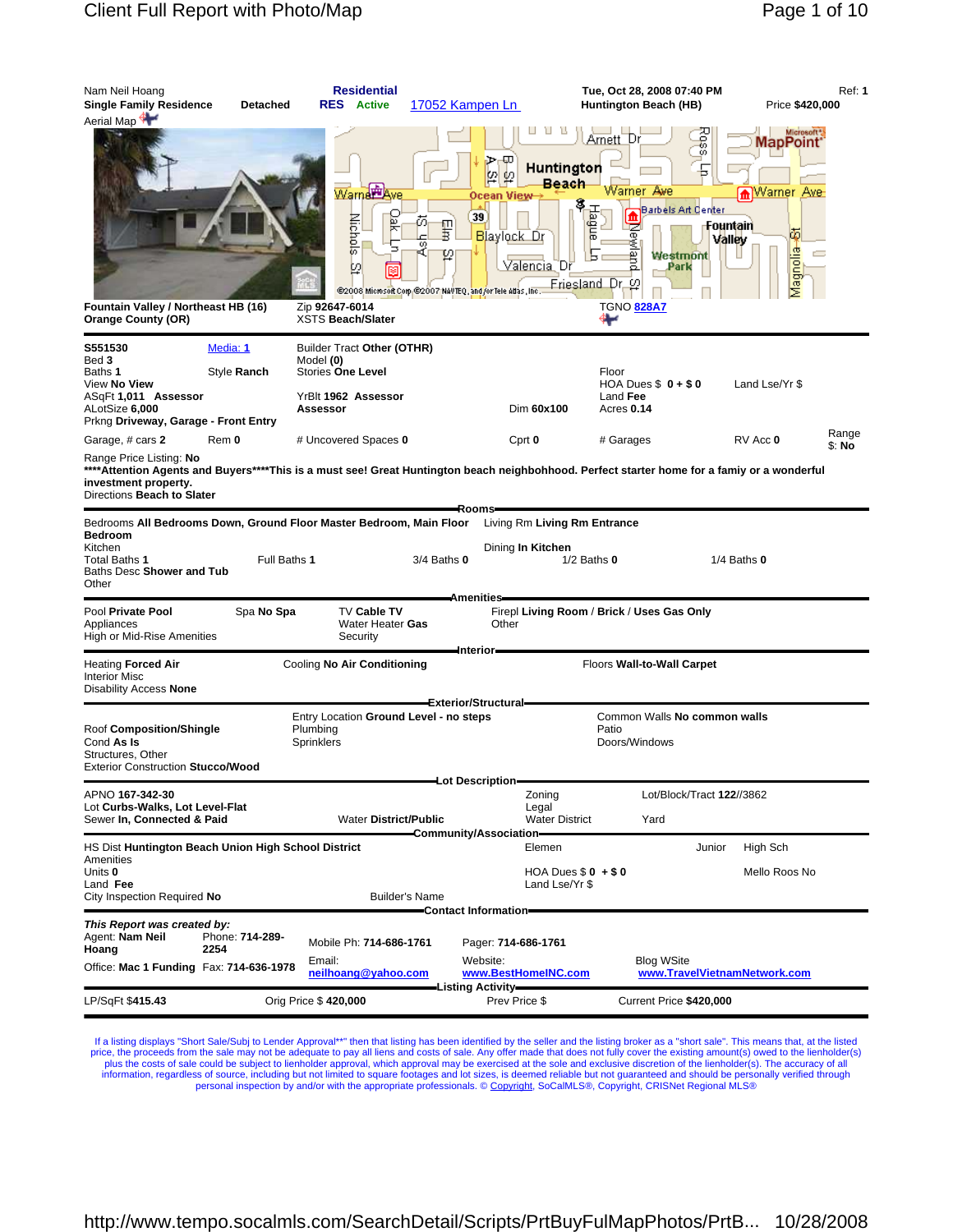| Plymouth<br>Microsoft*<br>Circle View<br><u>Jeffast L</u><br>Mcklow<br><b>MapPoint</b><br>Elementary<br>)School⊏<br>≝ <sup>i</sup> Golden<br>West<br>Breeland Dr<br>Marina High<br>College<br>Huntington Beach<br>с<br>School<br>歯<br>Heritage Montessori Schoo<br><b>Goldemwe</b><br>Edinger Ave<br>ರ<br>Spring<br>Ефма<br>Walton, Dr<br>Castle Dr<br>Marjan<br>口<br>Flint Dr<br>ē<br>$\Box$<br>ò,<br>Littler <sub>O</sub><br>(±<br>9<br>'n.<br>Laurelhurst Dr<br>Ø<br>@2008 Microsoft Corp @2007 NAVTEQ, and/or Tele Atlas, Inc.<br>Northwest Huntington Beach (17)<br>Zip 92647-2829<br><b>TGNO 827F5</b><br><b>Orange County (OR)</b><br><b>XSTS Edinger/Edwards</b><br>⊷<br>S551579<br>Media: 7<br>Builder Tract Other (OTHR)<br>Model (0)<br>Bed 4<br><b>Stories One Level</b><br>Baths <b>2</b><br>Style Other<br>Floor<br>HOA Dues $$0 + $0$<br>View <b>No View</b><br>Land Lse/Yr \$<br>ASqFt 1,684 Assessor<br>Land Fee<br>YrBlt 1962 Assessor<br>Dim 70x100<br>ALotSize 7,000<br>Assessor<br>Acres 0.16<br>Prkng Garage Attached<br>Range<br># Uncovered Spaces<br>RV Acc<br>Garage, # cars <b>2 A</b><br>Rem<br>Cprt<br># Garages<br>\$: No<br>Range Price Listing: No<br>GREAT VALUE FOR THIS CORNER LOT HB POOL HOME! GARAGE HAS BEEN CONVERTED TO BONUS OR FAMILY ROOM. NEWER DOUBLE PANED<br>WINDOWS, SOME TEXTURED CEILINGS. FABULOUS OPPORTUNITY FOR FIRST TIME BUYERS OR INVESTOR'S. TAKE A LOOK!<br>Directions See Map TGNO 827F5<br>Rooms=<br>Living Rm<br>Dining Family Kitchen<br>Kitchen<br>Total Baths 2<br>Full Baths 1<br>3/4 Baths 1<br>$1/2$ Baths $0$<br>$1/4$ Baths $0$<br>Baths Desc<br>Other<br><b>Amenities</b><br><b>TV</b><br>Pool In Ground<br>Spa No Spa<br>Firepl<br><b>Water Heater</b><br>Other<br>Appliances<br>High or Mid-Rise Amenities<br>Security<br>-Interior-<br>Cooling No Air Conditioning<br>Floors Ceramic Tile, Hardwood, Wall-to-Wall Carpet<br>Heating <b>Forced Air</b><br>Interior Misc<br>Disability Access None<br>Exterior/Structural=<br>Entry Location Ground Level w/steps<br>Common Walls No common walls<br>Roof Composition<br>Plumbing<br>Patio<br>Sprinklers Front, Side and Rear<br>Doors/Windows<br>Structures, Other<br>Exterior Construction Stucco<br>Lot Description<br>APNO <b>145-281-41</b><br>Lot/Block/Tract 1//4276<br>Zoning<br>Legal<br>Lot<br><b>Water District/Public</b><br>Sewer In, Connected & Paid<br><b>Water District</b><br>Yard<br>Community/Association=<br>HS Dist Huntington Beach Union High School District<br>High Sch Spring View<br>Elemen Cyrcle View<br>Junior<br>Amenities<br>HOA Dues $$0 + $0$<br>Mello Roos No<br>Land Fee<br>Land Lse/Yr \$<br>City Inspection Required No<br><b>Builder's Name</b><br>Contact Information-<br>This Report was created by:<br>Agent: <b>Nam Neil</b><br>Phone: 714-289-<br>Mobile Ph: 714-686-1761<br>Pager: 714-686-1761<br>2254<br>Hoang<br>Website:<br><b>Blog WSite</b><br>Email:<br>Office: Mac 1 Funding Fax: 714-636-1978<br>neilhoang@yahoo.com<br>www.BestHomeINC.com<br>www.TravelVietnamNetwork.com<br>-Listing Activity-<br>Orig Price \$459,900<br>LP/SqFt \$273.10<br>Prev Price \$<br>Current Price \$459,900 | Nam Neil Hoang<br><b>Single Family Residence</b><br>Aerial Map | <b>Detached</b> | <b>Residential</b><br><b>RES</b><br><b>Active</b> | 15971 Carrie Ln | Tue, Oct 28, 2008 07:40 PM<br>Huntington Beach (HB) | <b>Ref: 2</b><br>Price \$459,900 |
|---------------------------------------------------------------------------------------------------------------------------------------------------------------------------------------------------------------------------------------------------------------------------------------------------------------------------------------------------------------------------------------------------------------------------------------------------------------------------------------------------------------------------------------------------------------------------------------------------------------------------------------------------------------------------------------------------------------------------------------------------------------------------------------------------------------------------------------------------------------------------------------------------------------------------------------------------------------------------------------------------------------------------------------------------------------------------------------------------------------------------------------------------------------------------------------------------------------------------------------------------------------------------------------------------------------------------------------------------------------------------------------------------------------------------------------------------------------------------------------------------------------------------------------------------------------------------------------------------------------------------------------------------------------------------------------------------------------------------------------------------------------------------------------------------------------------------------------------------------------------------------------------------------------------------------------------------------------------------------------------------------------------------------------------------------------------------------------------------------------------------------------------------------------------------------------------------------------------------------------------------------------------------------------------------------------------------------------------------------------------------------------------------------------------------------------------------------------------------------------------------------------------------------------------------------------------------------------------------------------------------------------------------------------------------------------------------------------------------------------------------------------------------------------------------------------------------------------------------------------------------------------------------------------------------------------------------------------------------------------------------------------------------------------------------------------------------------------------------------------------------------------------------------------------------|----------------------------------------------------------------|-----------------|---------------------------------------------------|-----------------|-----------------------------------------------------|----------------------------------|
|                                                                                                                                                                                                                                                                                                                                                                                                                                                                                                                                                                                                                                                                                                                                                                                                                                                                                                                                                                                                                                                                                                                                                                                                                                                                                                                                                                                                                                                                                                                                                                                                                                                                                                                                                                                                                                                                                                                                                                                                                                                                                                                                                                                                                                                                                                                                                                                                                                                                                                                                                                                                                                                                                                                                                                                                                                                                                                                                                                                                                                                                                                                                                                           |                                                                |                 |                                                   |                 |                                                     |                                  |
|                                                                                                                                                                                                                                                                                                                                                                                                                                                                                                                                                                                                                                                                                                                                                                                                                                                                                                                                                                                                                                                                                                                                                                                                                                                                                                                                                                                                                                                                                                                                                                                                                                                                                                                                                                                                                                                                                                                                                                                                                                                                                                                                                                                                                                                                                                                                                                                                                                                                                                                                                                                                                                                                                                                                                                                                                                                                                                                                                                                                                                                                                                                                                                           |                                                                |                 |                                                   |                 |                                                     |                                  |
|                                                                                                                                                                                                                                                                                                                                                                                                                                                                                                                                                                                                                                                                                                                                                                                                                                                                                                                                                                                                                                                                                                                                                                                                                                                                                                                                                                                                                                                                                                                                                                                                                                                                                                                                                                                                                                                                                                                                                                                                                                                                                                                                                                                                                                                                                                                                                                                                                                                                                                                                                                                                                                                                                                                                                                                                                                                                                                                                                                                                                                                                                                                                                                           |                                                                |                 |                                                   |                 |                                                     |                                  |
|                                                                                                                                                                                                                                                                                                                                                                                                                                                                                                                                                                                                                                                                                                                                                                                                                                                                                                                                                                                                                                                                                                                                                                                                                                                                                                                                                                                                                                                                                                                                                                                                                                                                                                                                                                                                                                                                                                                                                                                                                                                                                                                                                                                                                                                                                                                                                                                                                                                                                                                                                                                                                                                                                                                                                                                                                                                                                                                                                                                                                                                                                                                                                                           |                                                                |                 |                                                   |                 |                                                     |                                  |
|                                                                                                                                                                                                                                                                                                                                                                                                                                                                                                                                                                                                                                                                                                                                                                                                                                                                                                                                                                                                                                                                                                                                                                                                                                                                                                                                                                                                                                                                                                                                                                                                                                                                                                                                                                                                                                                                                                                                                                                                                                                                                                                                                                                                                                                                                                                                                                                                                                                                                                                                                                                                                                                                                                                                                                                                                                                                                                                                                                                                                                                                                                                                                                           | <b>Bedrooms</b>                                                |                 |                                                   |                 |                                                     |                                  |
|                                                                                                                                                                                                                                                                                                                                                                                                                                                                                                                                                                                                                                                                                                                                                                                                                                                                                                                                                                                                                                                                                                                                                                                                                                                                                                                                                                                                                                                                                                                                                                                                                                                                                                                                                                                                                                                                                                                                                                                                                                                                                                                                                                                                                                                                                                                                                                                                                                                                                                                                                                                                                                                                                                                                                                                                                                                                                                                                                                                                                                                                                                                                                                           |                                                                |                 |                                                   |                 |                                                     |                                  |
|                                                                                                                                                                                                                                                                                                                                                                                                                                                                                                                                                                                                                                                                                                                                                                                                                                                                                                                                                                                                                                                                                                                                                                                                                                                                                                                                                                                                                                                                                                                                                                                                                                                                                                                                                                                                                                                                                                                                                                                                                                                                                                                                                                                                                                                                                                                                                                                                                                                                                                                                                                                                                                                                                                                                                                                                                                                                                                                                                                                                                                                                                                                                                                           |                                                                |                 |                                                   |                 |                                                     |                                  |
|                                                                                                                                                                                                                                                                                                                                                                                                                                                                                                                                                                                                                                                                                                                                                                                                                                                                                                                                                                                                                                                                                                                                                                                                                                                                                                                                                                                                                                                                                                                                                                                                                                                                                                                                                                                                                                                                                                                                                                                                                                                                                                                                                                                                                                                                                                                                                                                                                                                                                                                                                                                                                                                                                                                                                                                                                                                                                                                                                                                                                                                                                                                                                                           | Cond                                                           |                 |                                                   |                 |                                                     |                                  |
|                                                                                                                                                                                                                                                                                                                                                                                                                                                                                                                                                                                                                                                                                                                                                                                                                                                                                                                                                                                                                                                                                                                                                                                                                                                                                                                                                                                                                                                                                                                                                                                                                                                                                                                                                                                                                                                                                                                                                                                                                                                                                                                                                                                                                                                                                                                                                                                                                                                                                                                                                                                                                                                                                                                                                                                                                                                                                                                                                                                                                                                                                                                                                                           |                                                                |                 |                                                   |                 |                                                     |                                  |
|                                                                                                                                                                                                                                                                                                                                                                                                                                                                                                                                                                                                                                                                                                                                                                                                                                                                                                                                                                                                                                                                                                                                                                                                                                                                                                                                                                                                                                                                                                                                                                                                                                                                                                                                                                                                                                                                                                                                                                                                                                                                                                                                                                                                                                                                                                                                                                                                                                                                                                                                                                                                                                                                                                                                                                                                                                                                                                                                                                                                                                                                                                                                                                           |                                                                |                 |                                                   |                 |                                                     |                                  |
|                                                                                                                                                                                                                                                                                                                                                                                                                                                                                                                                                                                                                                                                                                                                                                                                                                                                                                                                                                                                                                                                                                                                                                                                                                                                                                                                                                                                                                                                                                                                                                                                                                                                                                                                                                                                                                                                                                                                                                                                                                                                                                                                                                                                                                                                                                                                                                                                                                                                                                                                                                                                                                                                                                                                                                                                                                                                                                                                                                                                                                                                                                                                                                           | Units 1                                                        |                 |                                                   |                 |                                                     |                                  |
|                                                                                                                                                                                                                                                                                                                                                                                                                                                                                                                                                                                                                                                                                                                                                                                                                                                                                                                                                                                                                                                                                                                                                                                                                                                                                                                                                                                                                                                                                                                                                                                                                                                                                                                                                                                                                                                                                                                                                                                                                                                                                                                                                                                                                                                                                                                                                                                                                                                                                                                                                                                                                                                                                                                                                                                                                                                                                                                                                                                                                                                                                                                                                                           |                                                                |                 |                                                   |                 |                                                     |                                  |
|                                                                                                                                                                                                                                                                                                                                                                                                                                                                                                                                                                                                                                                                                                                                                                                                                                                                                                                                                                                                                                                                                                                                                                                                                                                                                                                                                                                                                                                                                                                                                                                                                                                                                                                                                                                                                                                                                                                                                                                                                                                                                                                                                                                                                                                                                                                                                                                                                                                                                                                                                                                                                                                                                                                                                                                                                                                                                                                                                                                                                                                                                                                                                                           |                                                                |                 |                                                   |                 |                                                     |                                  |
|                                                                                                                                                                                                                                                                                                                                                                                                                                                                                                                                                                                                                                                                                                                                                                                                                                                                                                                                                                                                                                                                                                                                                                                                                                                                                                                                                                                                                                                                                                                                                                                                                                                                                                                                                                                                                                                                                                                                                                                                                                                                                                                                                                                                                                                                                                                                                                                                                                                                                                                                                                                                                                                                                                                                                                                                                                                                                                                                                                                                                                                                                                                                                                           |                                                                |                 |                                                   |                 |                                                     |                                  |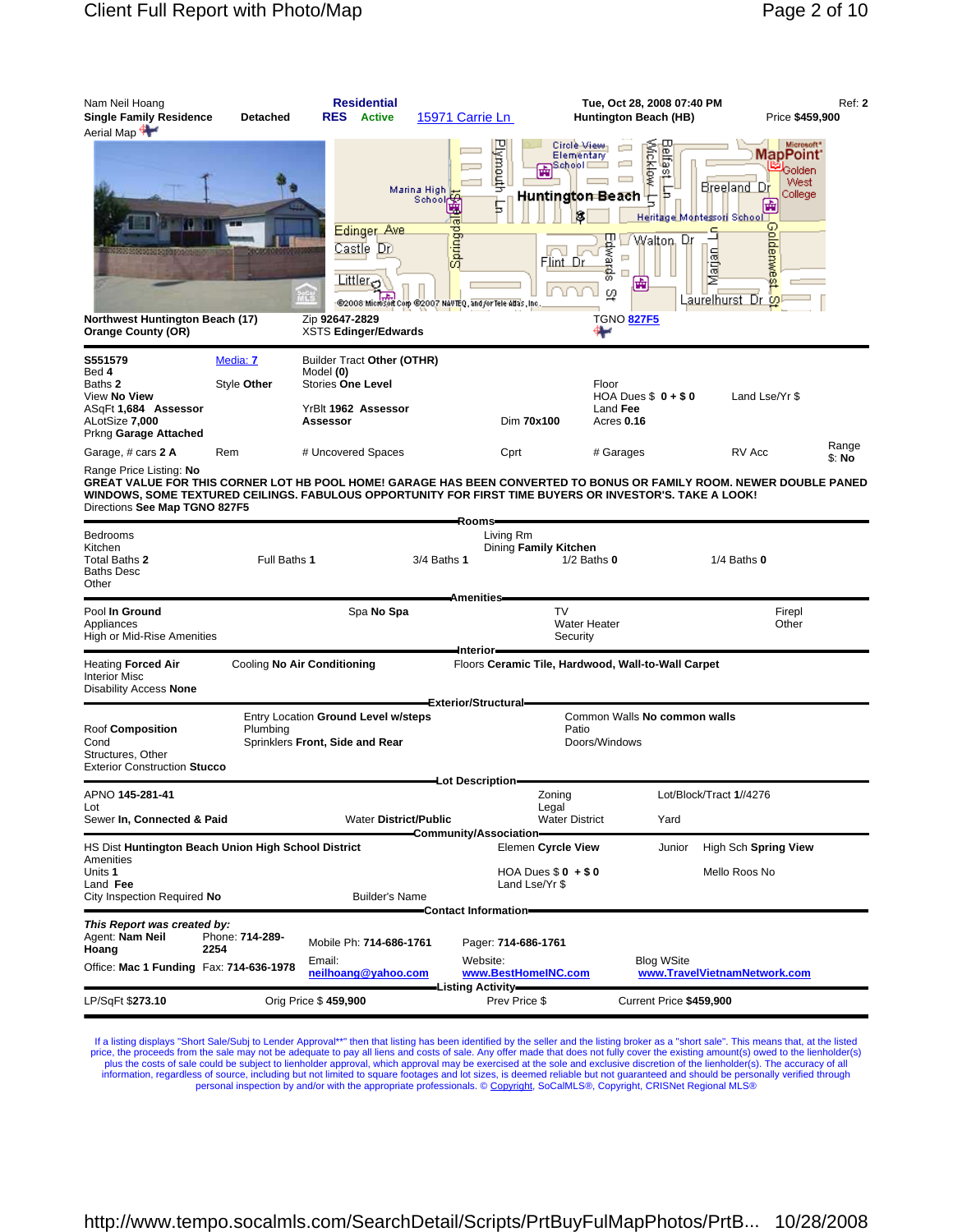| Nam Neil Hoang                                                                        |                                | <b>Residential</b>                                                                                                |                                                                                              | Tue, Oct 28, 2008 07:40 PM                                                                                                                        | Ref: 3                              |
|---------------------------------------------------------------------------------------|--------------------------------|-------------------------------------------------------------------------------------------------------------------|----------------------------------------------------------------------------------------------|---------------------------------------------------------------------------------------------------------------------------------------------------|-------------------------------------|
| <b>Single Family Residence</b>                                                        | <b>Detached</b>                | <b>RES</b> Active                                                                                                 | 8752 Anchorage Dr                                                                            | Huntington Beach (HB)                                                                                                                             | Price \$459,900                     |
| Aerial Map                                                                            |                                |                                                                                                                   | <b>Harbing</b>                                                                               | Talbert<br>Magnolia<br>Middle<br><b>Exp</b> School<br>Cliffside Dr                                                                                | Microsoft*<br><b>MapPoint</b>       |
| South Huntington Beach (14)<br><b>Orange County (OR)</b>                              |                                | orktown Ave<br><b>Bartlett</b><br>39<br>Park<br>$\mathcal{L}$<br>Colore<br>Zip 92646-3204<br><b>XSTS Yorktown</b> | ō.<br>c.<br>高<br>Doremere Dri<br>@2008 Microsoft Corp.@2007 NAVTEQ, and for Tele Atlas, Inc. | Annik Dr<br>Huntington Beach<br><b>is</b><br>œ<br>sputwit<br>Madeline Dr<br>Dolphin <sup>t</sup><br>rident<br>∍<br>Pioneer L<br><b>TGNO 858B5</b> | Grand Dr<br>鸟<br>B<br>Ú)<br>Bushard |
| P662203<br>Bed 3<br>Baths 2<br>View No View<br>ASqFt 1,123 Assessor<br>ALotSize 6,270 | Media: 9<br>Style Contemporary | Model (0)<br><b>Stories One Level</b><br>YrBlt 1963 Assessor<br>Assessor                                          | Builder Tract Seahaven (SEAH)                                                                | Floor<br>HOA Dues $$0 + $0$<br>Land Fee<br>Dim 62x101<br>Acres 0.14                                                                               | Land Lse/Yr \$                      |
| Prkng Driveway, Garage Attached                                                       |                                |                                                                                                                   |                                                                                              |                                                                                                                                                   |                                     |
| Garage, # cars 2 A                                                                    | Rem                            | # Uncovered Spaces                                                                                                |                                                                                              | Cprt<br># Garages                                                                                                                                 | Range<br>RV Acc<br>\$: No           |

Range Price Listing: **No**

**3 bedroom / 2 bath home with attached garage in the desirable Seahaven Development (interior tract location). In close proximity to elementary school and Newland Park. Features include composition roof, dual pane windows, covered patio,firepit in backyard, laminate floor in living room and ceiling fans. Kitchen has newer cabinets and granite counters. House needs paint, carpet replacement and finish work in the guest bath. There are also missing electrial covers and fixtures.**

Directions **From Yorktown turn South onto Windward Lane and proceed to Anchorage**

|                                                                                                                    |                         |                               |                                               | Rooms-                                                                   |                                            |                                                   |                 |  |
|--------------------------------------------------------------------------------------------------------------------|-------------------------|-------------------------------|-----------------------------------------------|--------------------------------------------------------------------------|--------------------------------------------|---------------------------------------------------|-----------------|--|
| <b>Bedrooms</b><br>Kitchen<br>Total Baths 2<br><b>Baths Desc</b><br>Other                                          |                         | Full Baths 2                  | $3/4$ Baths $0$                               | Living Rm<br>Dining Eating Area                                          | $1/2$ Baths $0$                            |                                                   | $1/4$ Baths $0$ |  |
|                                                                                                                    |                         |                               |                                               | <b>Amenities</b>                                                         |                                            |                                                   |                 |  |
| Pool No Pool<br>Appliances Dishwasher<br><b>High or Mid-Rise Amenities</b>                                         |                         | Spa No Spa                    |                                               | <b>TV</b><br>Firepl Fire Pit<br><b>Water Heater</b><br>Other<br>Security |                                            |                                                   |                 |  |
| Heating Baseboard<br><b>Interior Misc</b><br>Disability Access None                                                |                         | Cooling No Air Conditioning   |                                               | Interior-                                                                | Floors Carpet - Partial, Laminate          |                                                   |                 |  |
|                                                                                                                    |                         |                               |                                               | Exterior/Structural-                                                     |                                            |                                                   |                 |  |
| Roof Composition<br>Cond As Is, Fixer, Rehab Potential<br>Structures, Other<br><b>Exterior Construction Stucco</b> |                         | Plumbing<br>Sprinklers        | Entry Location Ground Level - no steps        |                                                                          | <b>Common Walls</b><br>Patio Covered Patio | Doors/Windows Double Pane Windows                 |                 |  |
|                                                                                                                    |                         |                               |                                               | Lot Description-                                                         |                                            |                                                   |                 |  |
| APNO 153-214-02                                                                                                    |                         |                               |                                               | Zoning                                                                   |                                            | Lot/Block/Tract 31//4742                          |                 |  |
| Lot<br>Sewer In Street                                                                                             |                         | <b>Water District/Public</b>  | Community/Association=                        | Legal<br><b>Water District</b><br>Yard Fenced-Rear                       |                                            |                                                   |                 |  |
| HS Dist Huntington Beach Union High School District<br><b>Amenities</b>                                            |                         |                               |                                               | Elemen                                                                   |                                            | Junior                                            | High Sch        |  |
| Units<br>Land Fee                                                                                                  |                         |                               |                                               | Land Lse/Yr \$                                                           | HOA Dues $$0 + $0$                         |                                                   | Mello Roos No   |  |
| City Inspection Required No                                                                                        |                         |                               | <b>Builder's Name</b><br>Contact Information- |                                                                          |                                            |                                                   |                 |  |
| This Report was created by:                                                                                        |                         |                               |                                               |                                                                          |                                            |                                                   |                 |  |
| Agent: Nam Neil<br>Hoang                                                                                           | Phone: 714-289-<br>2254 | Mobile Ph: 714-686-1761       |                                               | Pager: 714-686-1761                                                      |                                            |                                                   |                 |  |
| Office: Mac 1 Funding Fax: 714-636-1978                                                                            |                         | Email:<br>neilhoang@yahoo.com |                                               | Website:<br>www.BestHomeINC.com<br>-Listing Activity—                    |                                            | <b>Blog WSite</b><br>www.TravelVietnamNetwork.com |                 |  |
| LP/SqFt \$409.53                                                                                                   |                         | Orig Price \$459,900          |                                               | Prev Price \$                                                            |                                            | Current Price \$459,900                           |                 |  |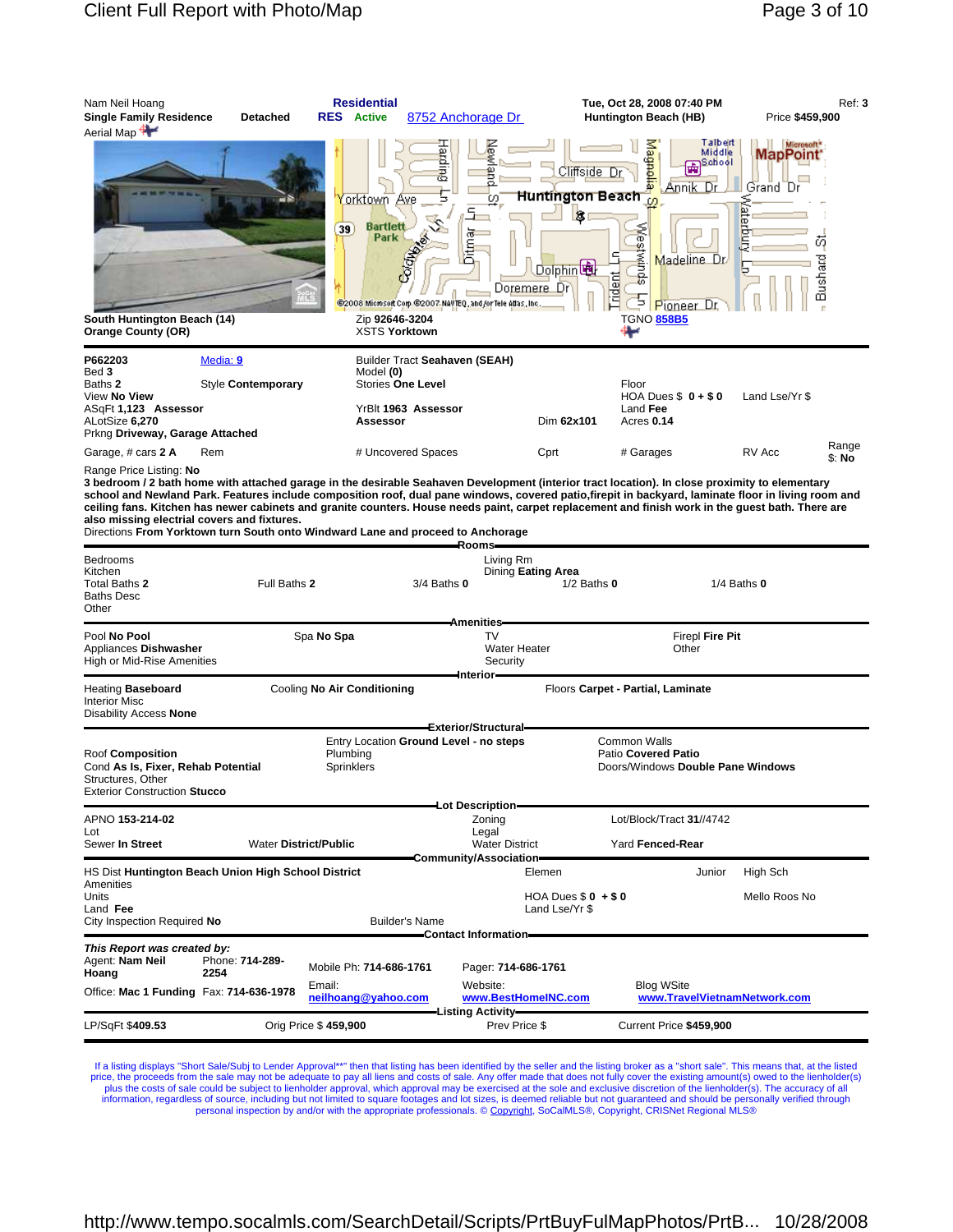| Nam Neil Hoang<br><b>Single Family Residence</b><br>Aerial Map                                                                                                                                                                                                                                                  | <b>Detached</b>         | <b>RES</b> Active                            | <b>Residential</b>      | 8131 Friesland Dr                     |                                                                                                                            |                                                    | Tue, Oct 28, 2008 07:40 PM<br>Huntington Beach (HB)                                                   | Price \$479,000                                                              | Ref: 4          |
|-----------------------------------------------------------------------------------------------------------------------------------------------------------------------------------------------------------------------------------------------------------------------------------------------------------------|-------------------------|----------------------------------------------|-------------------------|---------------------------------------|----------------------------------------------------------------------------------------------------------------------------|----------------------------------------------------|-------------------------------------------------------------------------------------------------------|------------------------------------------------------------------------------|-----------------|
| South Huntington Beach (14)<br><b>Orange County (OR)</b>                                                                                                                                                                                                                                                        |                         | Zip 92647-6301<br><b>XSTS Warner/Newland</b> | Branch Library          | <b>Viichols</b><br>Ø<br>Oak Miewi     | ŬΟ<br>ÚΟ<br>聖書<br>œ<br>φ<br>39<br>Huntington<br><b>Beach</b><br>@2008 Microsoft Corp-@2007 NAVTEQ, and /or Tele Adas, Inc. | m<br>arken<br>erson<br>頁<br><b>TGNO 858A1</b><br>⊶ | Ä<br><b>Hagu</b><br>dampen-<br>puer<br>ø<br>Friesland Dr <sub>N</sub><br>魯<br>全<br>Sla <u>ter Ave</u> | Microsoft*<br><b>MapPoint</b><br>Westmont<br>Park<br>匾<br>Fountain<br>Valley |                 |
| S550237                                                                                                                                                                                                                                                                                                         | Media: 5                | Builder Tract Other (OTHR)                   |                         |                                       |                                                                                                                            |                                                    |                                                                                                       |                                                                              |                 |
| Bed 3<br>Baths 2                                                                                                                                                                                                                                                                                                | Style Other             | Model (*)<br><b>Stories One Level</b>        |                         |                                       |                                                                                                                            | Floor                                              |                                                                                                       |                                                                              |                 |
| View No View<br>ASqFt 1,600 Assessor<br>ALotSize 7,332<br>Prkng                                                                                                                                                                                                                                                 |                         | YrBlt 1963 Assessor<br>Assessor              |                         |                                       | Dim 49x118                                                                                                                 | Land Fee<br>Acres 0.17                             | HOA Dues $$0 + $0$                                                                                    | Land Lse/Yr \$                                                               |                 |
| Garage, # cars 2                                                                                                                                                                                                                                                                                                | Rem                     | # Uncovered Spaces                           |                         |                                       | Cprt                                                                                                                       | # Garages                                          |                                                                                                       | RV Acc                                                                       | Range<br>\$: No |
| Range Price Listing: No<br>Beautiful corner home located in Huntington Beach. 3 bedroom, 2 bath with 2 car garage. Good counter space in kitchen, good size back yard with<br>lots of potential. Close to local parks, dining, shopping, entertainment and more!<br>Directions South of Warner, West of Newland |                         |                                              |                         |                                       |                                                                                                                            |                                                    |                                                                                                       |                                                                              |                 |
| Bedrooms<br>Kitchen<br>Total Baths 2<br>Baths Desc<br>Other                                                                                                                                                                                                                                                     | Full Baths 2            |                                              |                         | $3/4$ Baths $0$                       | Rooms-<br>Living Rm<br>Dining Eating Area                                                                                  | $1/2$ Baths $0$                                    |                                                                                                       | $1/4$ Baths $0$                                                              |                 |
| Pool No Pool<br>Appliances<br>High or Mid-Rise Amenities                                                                                                                                                                                                                                                        | Spa No Spa              |                                              |                         | <b>TV</b><br>Water Heater<br>Security | Amenities-<br>–Interior–                                                                                                   | Firepl Family Room / Other<br>Other                |                                                                                                       |                                                                              |                 |
| <b>Heating Forced Air</b><br><b>Interior Misc</b><br>Disability Access None                                                                                                                                                                                                                                     |                         |                                              |                         | Cooling No Air Conditioning           |                                                                                                                            |                                                    |                                                                                                       | Floors Other                                                                 |                 |
|                                                                                                                                                                                                                                                                                                                 |                         | Entry Location Ground Level - no steps       |                         |                                       | Exterior/Structural                                                                                                        |                                                    | Common Walls No common walls                                                                          |                                                                              |                 |
| Roof Composition<br>Cond<br>Structures, Other<br><b>Exterior Construction Other</b>                                                                                                                                                                                                                             | Plumbing<br>Sprinklers  |                                              |                         |                                       |                                                                                                                            | Patio<br>Doors/Windows                             |                                                                                                       |                                                                              |                 |
| APNO 167-461-08                                                                                                                                                                                                                                                                                                 |                         |                                              |                         |                                       | -Lot Description-<br>Zoning                                                                                                |                                                    | Lot/Block/Tract 40//4009                                                                              |                                                                              |                 |
| Lot<br>Sewer In Street                                                                                                                                                                                                                                                                                          |                         | <b>Water District/Public</b>                 |                         |                                       | Legal<br><b>Water District</b><br>Community/Association-                                                                   | Yard                                               |                                                                                                       |                                                                              |                 |
| HS Dist Huntington Beach Union High School District                                                                                                                                                                                                                                                             |                         |                                              |                         |                                       | Elemen                                                                                                                     |                                                    | Junior                                                                                                | High Sch                                                                     |                 |
| Amenities<br>Units<br>Land Fee<br>City Inspection Required No                                                                                                                                                                                                                                                   |                         |                                              | <b>Builder's Name</b>   |                                       | Land Lse/Yr \$                                                                                                             | HOA Dues $$0 + $0$                                 |                                                                                                       | Mello Roos No                                                                |                 |
|                                                                                                                                                                                                                                                                                                                 |                         |                                              |                         |                                       | Contact Information-                                                                                                       |                                                    |                                                                                                       |                                                                              |                 |
| This Report was created by:<br>Agent: Nam Neil<br>Hoang                                                                                                                                                                                                                                                         | Phone: 714-289-<br>2254 |                                              | Mobile Ph: 714-686-1761 |                                       | Pager: 714-686-1761                                                                                                        |                                                    |                                                                                                       |                                                                              |                 |
| Office: Mac 1 Funding Fax: 714-636-1978                                                                                                                                                                                                                                                                         |                         | Email:                                       | neilhoang@yahoo.com     |                                       | Website:<br>www.BestHomeINC.com                                                                                            |                                                    | <b>Blog WSite</b>                                                                                     | www.TravelVietnamNetwork.com                                                 |                 |
| LP/SqFt \$299.38                                                                                                                                                                                                                                                                                                |                         | Orig Price \$479,000                         |                         |                                       | Listing Activity=<br>Prev Price \$                                                                                         |                                                    | Current Price \$479,000                                                                               |                                                                              |                 |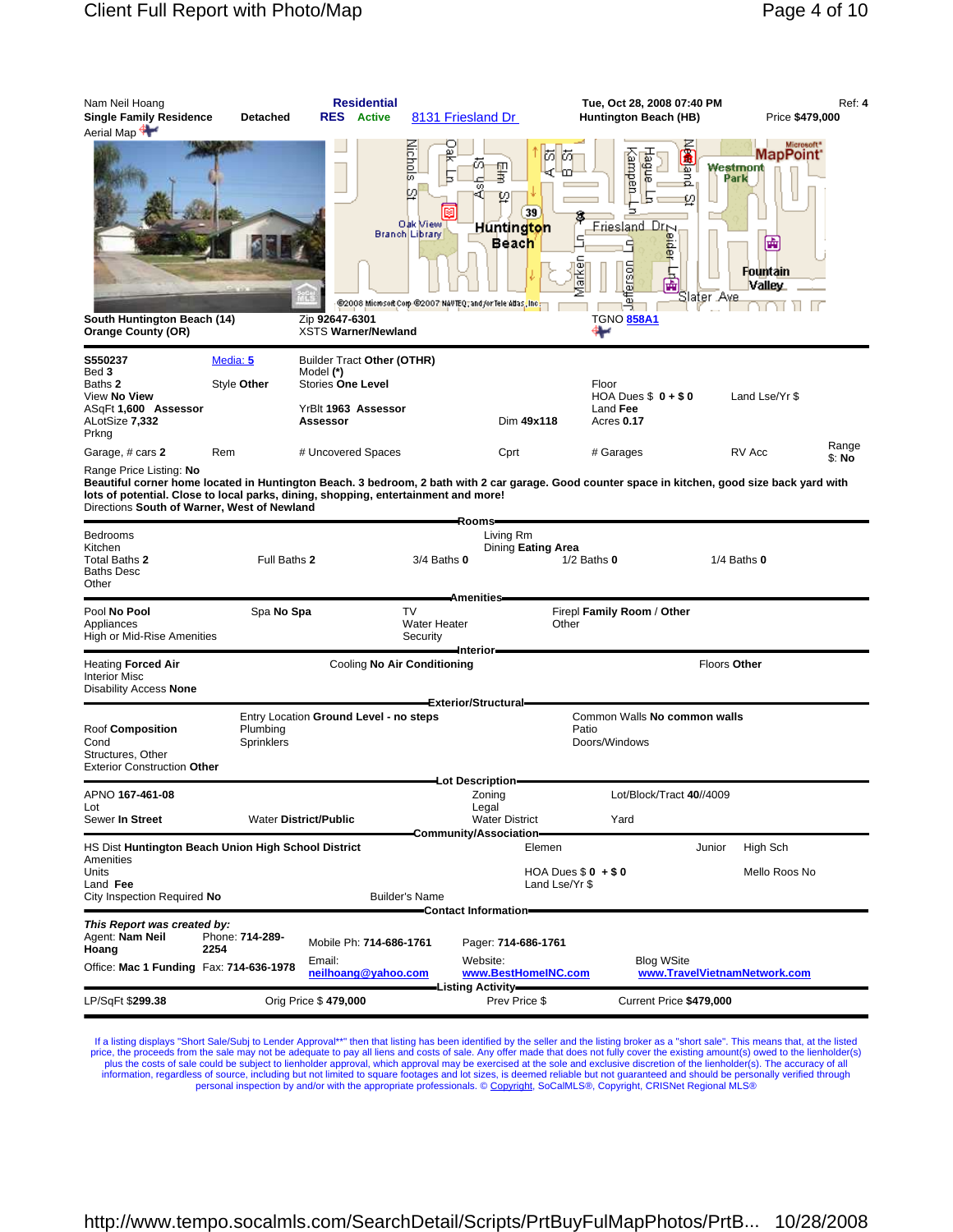| Microsoft*<br>MapPoint:<br><b>Bushard</b><br>千个日<br>Clipper Dr<br>Cornwall Dr<br>U.<br>Huntington Beach<br>Adams Ave<br>Awe<br><b>Adams</b><br>Ξ<br>ഗു<br>agno <del>ne</del><br>る<br>ntemer<br>w<br><u>Nautilus Dr</u><br>F<br>$\boldsymbol{\mathfrak{Q}}$<br>Gallant Dr<br>Hawes Elementary<br>⊟Schoolr<br><b>E2008 Microsoft Corp E2007 NAVTEL-And/or Tele Atlas. Inc.</b><br>South Huntington Beach (14)<br>Zip 92646-4600<br>TGNO <mark>858C6</mark><br><b>XSTS Adams</b><br>Orange County (OR)<br>⊷<br>Media: 9<br>Builder Tract Other (OTHR)<br>Bed 3<br>Model Other (3)<br>Style Contemporary<br><b>Stories One Level</b><br>Floor<br>HOA Dues $$0 + $0$<br>Land Lse/Yr \$<br>Land Fee<br>YrBlt 1963 Assessor<br>Assessor<br>Dim 62x100<br>Acres 0.14<br>Rem<br># Uncovered Spaces<br>RV Acc<br>Garage, # cars 2<br>Cprt<br># Garages<br>\$: No<br>Range Price Listing: <b>No</b><br>Cozy and charming 3 bedroom 2 bath home located on a cul-de-sac street. Large back yard with ample side yard storage. All copper piping, rain<br>gutters, sectional garage door, and laundry inside adjacent to hall both with door to backyard completed few years ago.<br>Directions From south take 405 north,into 55 south, exit baker right onto baker Left onto fairview right onto adam left onto Shorewood.<br>Rooms-<br>Bedrooms All Bedrooms Down<br>Living Rm<br>Kitchen<br>Dining Eating Area<br>Full Baths 2<br>$1/2$ Baths $0$<br>$1/4$ Baths $0$<br>3/4 Baths 0<br>Baths Desc<br>Other<br><b>Amenities</b><br>TV<br>Pool No Pool<br>Spa No Spa<br>Firepl<br><b>Water Heater</b><br>Other<br>Appliances<br>High or Mid-Rise Amenities<br>Security<br>Interior-<br>Heating <b>Forced Air</b><br>Cooling No Air Conditioning<br>Floors Wall-to-Wall Carpet<br>Disability Access 32 inch or more wide doors<br>Exterior/Structural<br><b>Common Walls</b><br>Entry Location Ground Level - no steps<br>Roof Composition<br>Patio<br>Plumbing<br>Sprinklers<br>Doors/Windows<br>Exterior Construction Stucco<br>Lot Description<br>Lot/Block/Tract 20//4284<br>Zoning<br>Legal<br>Lot<br><b>Water District/Public</b><br><b>Water District</b><br>Yard<br>-Community/Association-<br>HS Dist Huntington Beach Union High School District<br>High Sch<br>Elemen<br>Junior<br>HOA Dues $$0 + $0$<br>Mello Roos No<br>Land Fee<br>Land Lse/Yr \$<br><b>Builder's Name</b><br>–Contact Information– | Nam Neil Hoang<br><b>Single Family Residence</b><br>Aerial Map | Detached | <b>Residential</b><br><b>RES</b> Active | 20032 Shorewood Cir | Tue, Oct 28, 2008 07:40 PM<br>Huntington Beach (HB) | Price \$489,900 | <b>Ref: 5</b> |
|-------------------------------------------------------------------------------------------------------------------------------------------------------------------------------------------------------------------------------------------------------------------------------------------------------------------------------------------------------------------------------------------------------------------------------------------------------------------------------------------------------------------------------------------------------------------------------------------------------------------------------------------------------------------------------------------------------------------------------------------------------------------------------------------------------------------------------------------------------------------------------------------------------------------------------------------------------------------------------------------------------------------------------------------------------------------------------------------------------------------------------------------------------------------------------------------------------------------------------------------------------------------------------------------------------------------------------------------------------------------------------------------------------------------------------------------------------------------------------------------------------------------------------------------------------------------------------------------------------------------------------------------------------------------------------------------------------------------------------------------------------------------------------------------------------------------------------------------------------------------------------------------------------------------------------------------------------------------------------------------------------------------------------------------------------------------------------------------------------------------------------------------------------------------------------------------------------------------------------------------------------------------------------------------------------------------------------------------------------------------------------------------------------|----------------------------------------------------------------|----------|-----------------------------------------|---------------------|-----------------------------------------------------|-----------------|---------------|
| S548465<br>Baths 2<br>View No View<br>ASqFt 1,134 Assessor<br>ALotSize 6,227<br>Prkng RV Access/Parking, Uncovered                                                                                                                                                                                                                                                                                                                                                                                                                                                                                                                                                                                                                                                                                                                                                                                                                                                                                                                                                                                                                                                                                                                                                                                                                                                                                                                                                                                                                                                                                                                                                                                                                                                                                                                                                                                                                                                                                                                                                                                                                                                                                                                                                                                                                                                                                    |                                                                |          |                                         |                     |                                                     |                 |               |
|                                                                                                                                                                                                                                                                                                                                                                                                                                                                                                                                                                                                                                                                                                                                                                                                                                                                                                                                                                                                                                                                                                                                                                                                                                                                                                                                                                                                                                                                                                                                                                                                                                                                                                                                                                                                                                                                                                                                                                                                                                                                                                                                                                                                                                                                                                                                                                                                       |                                                                |          |                                         |                     |                                                     |                 |               |
|                                                                                                                                                                                                                                                                                                                                                                                                                                                                                                                                                                                                                                                                                                                                                                                                                                                                                                                                                                                                                                                                                                                                                                                                                                                                                                                                                                                                                                                                                                                                                                                                                                                                                                                                                                                                                                                                                                                                                                                                                                                                                                                                                                                                                                                                                                                                                                                                       |                                                                |          |                                         |                     |                                                     |                 | Range         |
| Total Baths 2<br><b>Interior Misc</b><br>Cond<br>Structures, Other<br>APNO 151-182-20<br>Sewer In, Connected & Paid<br>Amenities<br>Units<br>City Inspection Required No                                                                                                                                                                                                                                                                                                                                                                                                                                                                                                                                                                                                                                                                                                                                                                                                                                                                                                                                                                                                                                                                                                                                                                                                                                                                                                                                                                                                                                                                                                                                                                                                                                                                                                                                                                                                                                                                                                                                                                                                                                                                                                                                                                                                                              |                                                                |          |                                         |                     |                                                     |                 |               |
|                                                                                                                                                                                                                                                                                                                                                                                                                                                                                                                                                                                                                                                                                                                                                                                                                                                                                                                                                                                                                                                                                                                                                                                                                                                                                                                                                                                                                                                                                                                                                                                                                                                                                                                                                                                                                                                                                                                                                                                                                                                                                                                                                                                                                                                                                                                                                                                                       |                                                                |          |                                         |                     |                                                     |                 |               |
|                                                                                                                                                                                                                                                                                                                                                                                                                                                                                                                                                                                                                                                                                                                                                                                                                                                                                                                                                                                                                                                                                                                                                                                                                                                                                                                                                                                                                                                                                                                                                                                                                                                                                                                                                                                                                                                                                                                                                                                                                                                                                                                                                                                                                                                                                                                                                                                                       |                                                                |          |                                         |                     |                                                     |                 |               |
|                                                                                                                                                                                                                                                                                                                                                                                                                                                                                                                                                                                                                                                                                                                                                                                                                                                                                                                                                                                                                                                                                                                                                                                                                                                                                                                                                                                                                                                                                                                                                                                                                                                                                                                                                                                                                                                                                                                                                                                                                                                                                                                                                                                                                                                                                                                                                                                                       |                                                                |          |                                         |                     |                                                     |                 |               |
|                                                                                                                                                                                                                                                                                                                                                                                                                                                                                                                                                                                                                                                                                                                                                                                                                                                                                                                                                                                                                                                                                                                                                                                                                                                                                                                                                                                                                                                                                                                                                                                                                                                                                                                                                                                                                                                                                                                                                                                                                                                                                                                                                                                                                                                                                                                                                                                                       |                                                                |          |                                         |                     |                                                     |                 |               |
|                                                                                                                                                                                                                                                                                                                                                                                                                                                                                                                                                                                                                                                                                                                                                                                                                                                                                                                                                                                                                                                                                                                                                                                                                                                                                                                                                                                                                                                                                                                                                                                                                                                                                                                                                                                                                                                                                                                                                                                                                                                                                                                                                                                                                                                                                                                                                                                                       |                                                                |          |                                         |                     |                                                     |                 |               |
|                                                                                                                                                                                                                                                                                                                                                                                                                                                                                                                                                                                                                                                                                                                                                                                                                                                                                                                                                                                                                                                                                                                                                                                                                                                                                                                                                                                                                                                                                                                                                                                                                                                                                                                                                                                                                                                                                                                                                                                                                                                                                                                                                                                                                                                                                                                                                                                                       |                                                                |          |                                         |                     |                                                     |                 |               |
|                                                                                                                                                                                                                                                                                                                                                                                                                                                                                                                                                                                                                                                                                                                                                                                                                                                                                                                                                                                                                                                                                                                                                                                                                                                                                                                                                                                                                                                                                                                                                                                                                                                                                                                                                                                                                                                                                                                                                                                                                                                                                                                                                                                                                                                                                                                                                                                                       |                                                                |          |                                         |                     |                                                     |                 |               |
|                                                                                                                                                                                                                                                                                                                                                                                                                                                                                                                                                                                                                                                                                                                                                                                                                                                                                                                                                                                                                                                                                                                                                                                                                                                                                                                                                                                                                                                                                                                                                                                                                                                                                                                                                                                                                                                                                                                                                                                                                                                                                                                                                                                                                                                                                                                                                                                                       |                                                                |          |                                         |                     |                                                     |                 |               |
| This Report was created by:                                                                                                                                                                                                                                                                                                                                                                                                                                                                                                                                                                                                                                                                                                                                                                                                                                                                                                                                                                                                                                                                                                                                                                                                                                                                                                                                                                                                                                                                                                                                                                                                                                                                                                                                                                                                                                                                                                                                                                                                                                                                                                                                                                                                                                                                                                                                                                           |                                                                |          |                                         |                     |                                                     |                 |               |
| Agent: Nam Neil<br>Phone: 714-289-<br>Mobile Ph: 714-686-1761<br>Pager: 714-686-1761<br>Hoang<br>2254                                                                                                                                                                                                                                                                                                                                                                                                                                                                                                                                                                                                                                                                                                                                                                                                                                                                                                                                                                                                                                                                                                                                                                                                                                                                                                                                                                                                                                                                                                                                                                                                                                                                                                                                                                                                                                                                                                                                                                                                                                                                                                                                                                                                                                                                                                 |                                                                |          |                                         |                     |                                                     |                 |               |
| Website:<br><b>Blog WSite</b><br>Email:<br>Office: Mac 1 Funding Fax: 714-636-1978<br>neilhoang@yahoo.com<br>www.BestHomeINC.com<br>www.TravelVietnamNetwork.com                                                                                                                                                                                                                                                                                                                                                                                                                                                                                                                                                                                                                                                                                                                                                                                                                                                                                                                                                                                                                                                                                                                                                                                                                                                                                                                                                                                                                                                                                                                                                                                                                                                                                                                                                                                                                                                                                                                                                                                                                                                                                                                                                                                                                                      |                                                                |          |                                         |                     |                                                     |                 |               |
| Listing Activity—<br>Orig Price \$489,900<br>LP/SqFt \$432.01<br>Prev Price \$<br>Current Price \$489,900                                                                                                                                                                                                                                                                                                                                                                                                                                                                                                                                                                                                                                                                                                                                                                                                                                                                                                                                                                                                                                                                                                                                                                                                                                                                                                                                                                                                                                                                                                                                                                                                                                                                                                                                                                                                                                                                                                                                                                                                                                                                                                                                                                                                                                                                                             |                                                                |          |                                         |                     |                                                     |                 |               |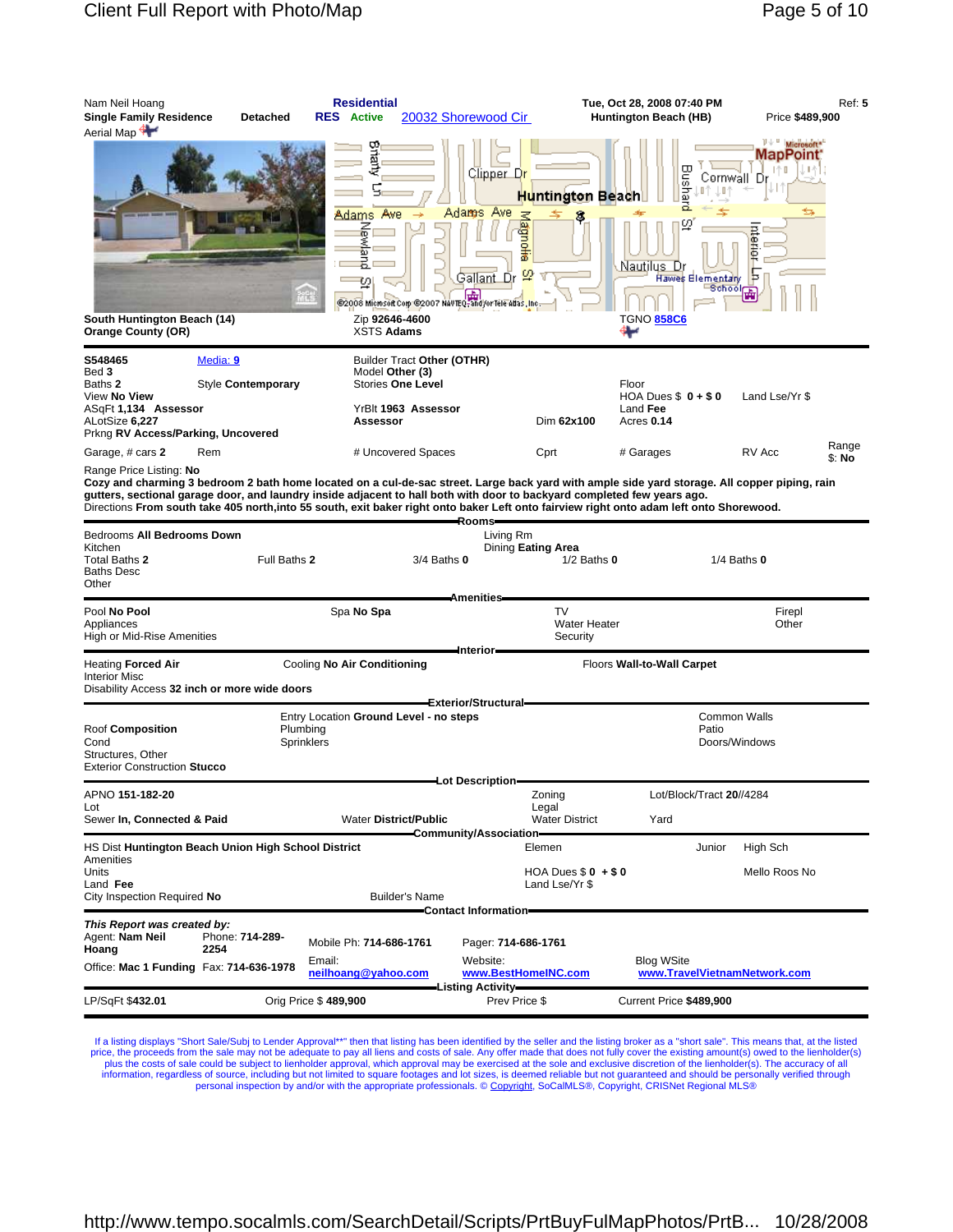| Aerial Map                                                                                                                                                                                                                                                                                                                         |                 |
|------------------------------------------------------------------------------------------------------------------------------------------------------------------------------------------------------------------------------------------------------------------------------------------------------------------------------------|-----------------|
| No Map Available                                                                                                                                                                                                                                                                                                                   |                 |
| Fountain Valley / Northeast HB (16)<br>Zip 92708-5256<br><b>TGNO 858F2</b><br>XSTS Talbert and Ward<br><b>Orange County (OR)</b><br>₩                                                                                                                                                                                              |                 |
| Y804501<br>Media: 1<br>Builder Tract Other (OTHR)<br>Bed 4<br>Model (1)<br>Style Traditional<br><b>Stories One Level</b><br>Floor<br>Baths 2<br>View No View<br>HOA Dues $$0 + $0$<br>Land Lse/Yr \$<br>ASqFt 1,594 Assessor<br>Land Fee<br>YrBlt 1969 Assessor<br>ALotSize 6,000<br>Dim 60x100<br>Assessor<br>Acres 0.14<br>Prkng |                 |
| # Uncovered Spaces<br>RV Acc<br>Garage, # cars 2<br>Rem<br>Cprt<br># Garages<br>Range Price Listing: No<br>Single family pool home located in Fountain Valley. Home features an outdoor covered patio and sunroom. Close to shopping, parks and schools.<br>Directions Ward and Talbert.                                           | Range<br>\$: No |
| Rooms-<br>Bedrooms<br>Living Rm<br>Kitchen<br>Dining Eating Area<br>Full Baths 1<br>$3/4$ Baths $0$<br>$1/2$ Baths 1<br>$1/4$ Baths $0$<br>Total Baths 2<br>Baths Desc<br>Other                                                                                                                                                    |                 |
| Amenities-<br><b>TV</b><br>Pool In Ground<br>Spa No Spa<br>Firepl Living Room / Uses Both Gas & Wood<br>Water Heater<br>Other<br>Appliances<br>High or Mid-Rise Amenities<br>Security                                                                                                                                              |                 |
| Interior<br>Heating Forced Air<br>Cooling Ceiling Fan(s)<br>Floors Ceramic Tile, Wall-to-Wall Carpet<br>Interior Misc<br>Disability Access None                                                                                                                                                                                    |                 |
| <b>Exterior/Structural-</b><br><b>Common Walls</b><br>Entry Location Ground Level - no steps                                                                                                                                                                                                                                       |                 |
| Plumbing<br>Roof Composition<br>Patio<br>Cond<br>Sprinklers<br>Doors/Windows<br>Structures, Other<br>Exterior Construction Stucco/Wood                                                                                                                                                                                             |                 |
| -Lot Description-                                                                                                                                                                                                                                                                                                                  |                 |
| APNO <b>169-252-15</b><br>Zoning<br>Lot/Block/Tract 64//6879<br>Legal<br>Lot<br>Sewer In, Connected & Paid<br><b>Water District/Public</b><br><b>Water District</b><br>Yard<br>Community/Association                                                                                                                               |                 |
| HS Dist Huntington Beach Union High School District<br>High Sch<br>Elemen<br>Junior                                                                                                                                                                                                                                                |                 |
| Amenities<br>HOA Dues $$0 + $0$<br>Mello Roos No<br>Units<br>Land Fee<br>Land Lse/Yr \$<br>City Inspection Required No<br><b>Builder's Name</b>                                                                                                                                                                                    |                 |
| <b>Contact Information</b>                                                                                                                                                                                                                                                                                                         |                 |
| This Report was created by:<br>Agent: <b>Nam Neil</b><br>Phone: 714-289-<br>Mobile Ph: 714-686-1761<br>Pager: 714-686-1761<br>Hoang<br>2254                                                                                                                                                                                        |                 |
| Website:<br><b>Blog WSite</b><br>Email:<br>Office: Mac 1 Funding Fax: 714-636-1978<br>neilhoang@yahoo.com<br>www.BestHomeINC.com<br>www.TravelVietnamNetwork.com                                                                                                                                                                   |                 |
| <b>Listing Activity-</b><br>LP/SqFt \$326.16<br>Orig Price \$ 549,900<br>Prev Price \$529,900<br>Current Price \$519,900                                                                                                                                                                                                           |                 |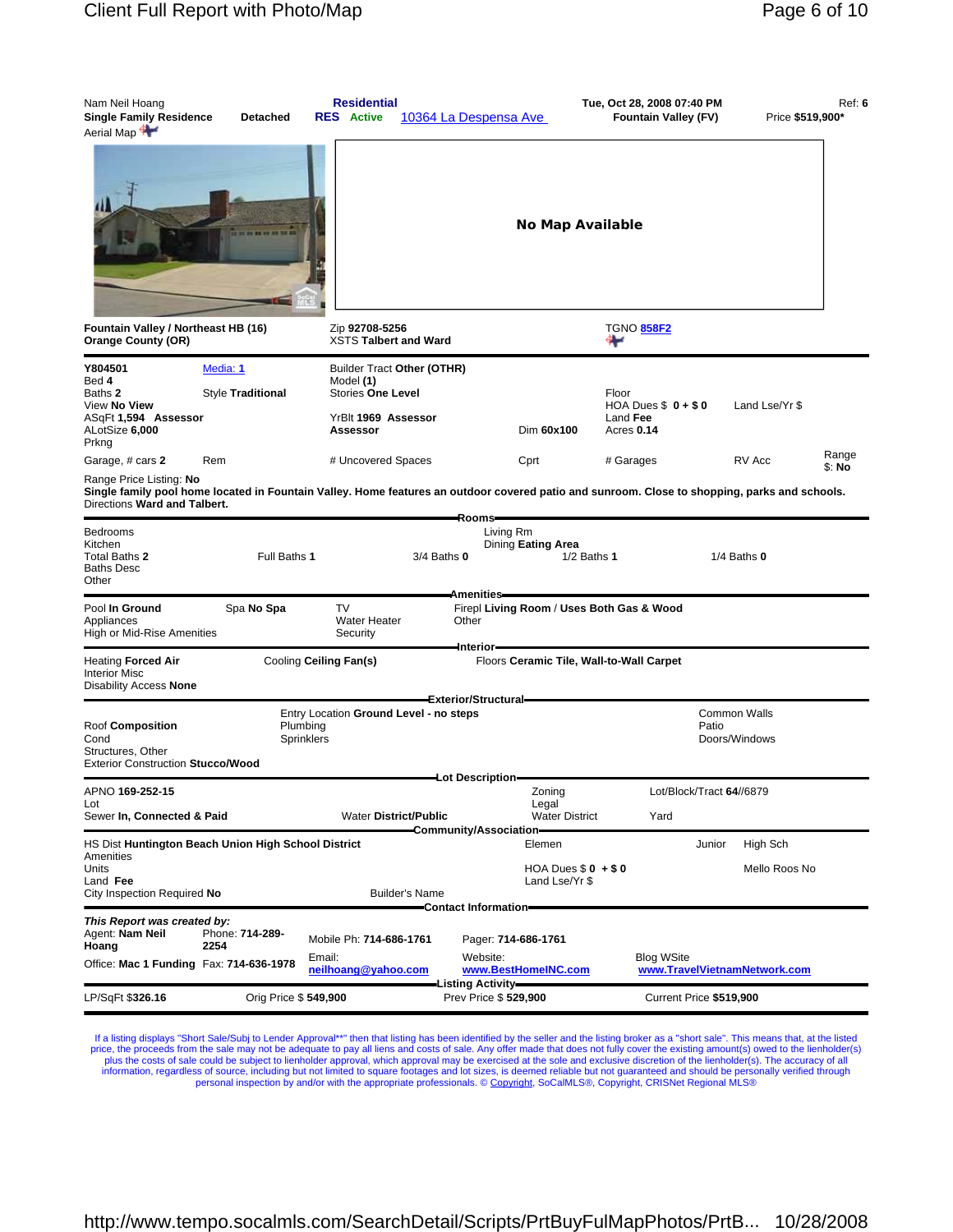| Nam Neil Hoang<br><b>Single Family Residence</b><br><b>Detached</b><br>Aerial Map                                                                                                                                                                                        | <b>Residential</b><br><b>Active</b><br><b>RES</b>        | 10392 La Ballena Cir                                                                                                                             |                                                                     | Tue, Oct 28, 2008 07:40 PM<br><b>Fountain Valley (FV)</b>              | Ref: 7<br>Price \$529,000*                                                 |
|--------------------------------------------------------------------------------------------------------------------------------------------------------------------------------------------------------------------------------------------------------------------------|----------------------------------------------------------|--------------------------------------------------------------------------------------------------------------------------------------------------|---------------------------------------------------------------------|------------------------------------------------------------------------|----------------------------------------------------------------------------|
| Fountain Valley / Northeast HB (16)<br><b>Orange County (OR)</b>                                                                                                                                                                                                         | <b>Talbert Ave</b><br>Zip 92708-5249                     | ы<br>inew<br>⊾<br><b>Espokhu</b><br>이<br>σ<br>£,<br>@2008 Microsoft Corp @2007 NAVTEQ, and /or Tele Allas, Inc.<br>XSTS San Clemente & La Sombra | El<br>Ave<br><b>Monterey</b><br>405<br><b>Fountain Valley</b><br>14 | preyer<br>Cox Elementary<br>ω<br>Talbert Ave<br><b>TGNO 858F2</b><br>₩ | Microsoft <sup>*-</sup><br>lapPoint <sup>-</sup><br>School<br>Euclid<br>ŧΩ |
| S545536<br>Media: 1<br>Bed 3<br>Style Contemporary<br>Baths 2<br>View No View<br>ASqFt 1,516 Assessor<br>ALotSize 6,000<br>Prkng Garage Attached                                                                                                                         | Model (0)<br>Assessor                                    | Builder Tract Other (OTHR)<br><b>Stories One Level</b><br>YrBlt 1970 Assessor                                                                    | Dim 60x100                                                          | Floor<br>HOA Dues $$0 + $0$<br>Land Fee<br>Acres 0.14                  | Land Lse/Yr \$                                                             |
| Garage, # cars 2 A<br>Rem<br>Range Price Listing: No<br>Great family home in nice neighborhood close to award winning schools.<br>Directions From the 405, take Euclid exit. Left on Euclid, L on Talbert, R on Ward, L on La Sombra, L on San Clemente, L on La Bellena |                                                          | # Uncovered Spaces                                                                                                                               | Cprt                                                                | # Garages                                                              | Range<br>RV Acc<br>\$: No                                                  |
| Bedrooms<br>Kitchen<br>Total Baths 2<br><b>Baths Desc</b><br>Other                                                                                                                                                                                                       | Full Baths 2                                             | -Rooms-<br>$3/4$ Baths $0$                                                                                                                       | Living Rm<br>Dining Eating Area<br>$1/2$ Baths $0$                  |                                                                        | $1/4$ Baths $0$                                                            |
| Pool In Ground<br>Appliances<br>High or Mid-Rise Amenities                                                                                                                                                                                                               | Spa No Spa                                               | <b>Amenities</b><br>TV<br>Water Heater<br>Security                                                                                               | Other                                                               | Firepl Living Room / Other                                             |                                                                            |
| <b>Heating Forced Air</b><br><b>Interior Misc</b><br>Disability Access None                                                                                                                                                                                              | Cooling No Air Conditioning                              | Interior                                                                                                                                         |                                                                     | Floors Wall-to-Wall Carpet                                             |                                                                            |
| Roof Composition/Shingle<br>Cond<br>Structures, Other<br><b>Exterior Construction Stucco</b>                                                                                                                                                                             | Plumbing<br>Sprinklers                                   | Exterior/Structural=<br>Entry Location Ground Level - no steps                                                                                   |                                                                     |                                                                        | <b>Common Walls</b><br>Patio<br>Doors/Windows                              |
| APNO 169-244-31<br>Lot<br>Sewer In Street Paid                                                                                                                                                                                                                           | <b>Water District/Public</b>                             | -Lot Description-                                                                                                                                | Zoning<br>Legal<br><b>Water District</b>                            | Lot/Block/Tract 42//7214<br>Yard                                       |                                                                            |
| HS Dist Huntington Beach Union High School District<br>Amenities<br>Units<br>Land Fee<br>City Inspection Required No                                                                                                                                                     | <b>Builder's Name</b>                                    | Community/Association                                                                                                                            | Elemen<br>HOA Dues $$0 + $0$<br>Land Lse/Yr \$                      | Junior                                                                 | High Sch<br>Mello Roos Unknown                                             |
| This Report was created by:<br>Agent: Nam Neil<br>Phone: 714-289-<br>2254<br>Hoang<br>Office: Mac 1 Funding Fax: 714-636-1978                                                                                                                                            | Mobile Ph: 714-686-1761<br>Email:<br>neilhoang@yahoo.com | Contact Information=<br>Website:                                                                                                                 | Pager: 714-686-1761<br>www.BestHomeINC.com                          | <b>Blog WSite</b>                                                      | www.TravelVietnamNetwork.com                                               |
| LP/SqFt \$348.94                                                                                                                                                                                                                                                         | Orig Price \$549,000                                     | Listing Activity-                                                                                                                                | Prev Price \$549,000                                                | Current Price \$529,000                                                |                                                                            |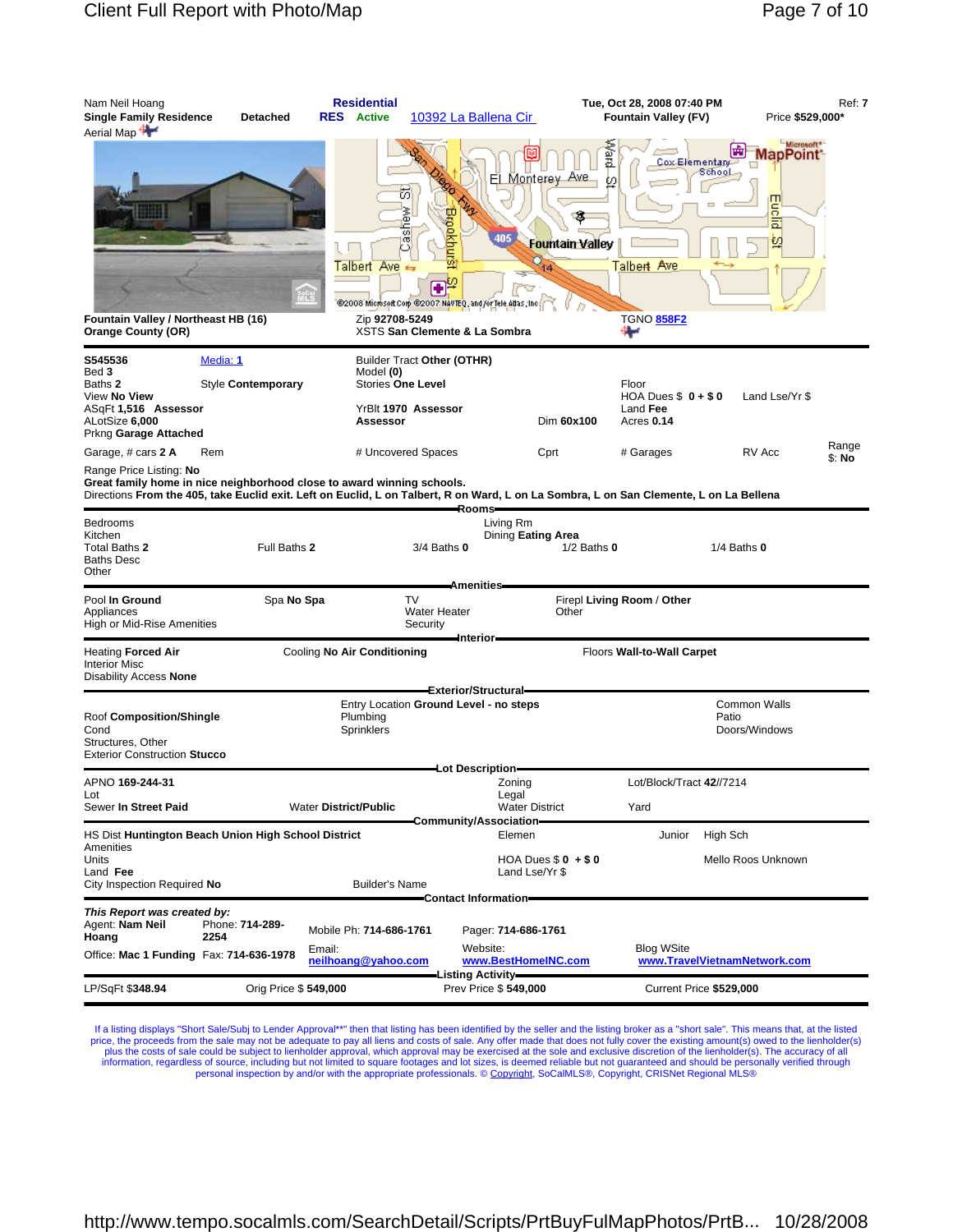| Nam Neil Hoang<br><b>Single Family Residence</b><br>Aerial Map                                                                                                                                                                                                                                                                                                                                                                           | <b>Detached</b>                                                  | <b>RES</b>                                        | <b>Residential</b><br><b>Active</b>               | 719 Owen Ave                                                            |                                                            | Tue, Oct 28, 2008 07:40 PM<br>Huntington Beach (HB)                          |                                                    |                                 | Ref: 8<br>Price \$546,900 |
|------------------------------------------------------------------------------------------------------------------------------------------------------------------------------------------------------------------------------------------------------------------------------------------------------------------------------------------------------------------------------------------------------------------------------------------|------------------------------------------------------------------|---------------------------------------------------|---------------------------------------------------|-------------------------------------------------------------------------|------------------------------------------------------------|------------------------------------------------------------------------------|----------------------------------------------------|---------------------------------|---------------------------|
| West Huntington Beach (15)<br><b>Orange County (OR)</b>                                                                                                                                                                                                                                                                                                                                                                                  | <u>mminimuminimu</u>                                             | Zip 92648-2515<br><b>XSTS Beach/Clay</b>          | Main<br>6<br>Main                                 | Coho, Dr<br>@2008 Microsoft Corp @2007 NAVTEQ, and /or Tele Atlas, Inc. | Ξ<br>Ø<br>Claγ Ave<br>庵<br>Huntington B <mark>ea</mark> ch | Beach<br><b>Bired</b><br>39<br><u>orktown Av</u> e<br><b>TGNO 858A5</b><br>₩ | Joseph R<br>Perry<br>Elementary School<br>Grant Dr | MapPoint:<br><b>ewland</b><br>叐 | Microsoft*                |
|                                                                                                                                                                                                                                                                                                                                                                                                                                          |                                                                  |                                                   |                                                   |                                                                         |                                                            |                                                                              |                                                    |                                 |                           |
| S550871<br>Bed 3<br>Baths 2<br>View No View<br>ASqFt 1,011 Assessor<br>ALotSize 6,750<br>Prkng Driveway, Garage Attached                                                                                                                                                                                                                                                                                                                 | Media: 7<br>Style Other                                          | Model (*)<br><b>Stories One Level</b><br>Assessor | Builder Tract Other (OTHR)<br>YrBlt 1959 Assessor |                                                                         | Dim 50x135                                                 | Floor<br>HOA Dues $$0 + $0$<br>Land Fee<br>Acres 0.15                        |                                                    | Land Lse/Yr \$                  |                           |
| Garage, # cars 2 A                                                                                                                                                                                                                                                                                                                                                                                                                       | Rem                                                              |                                                   | # Uncovered Spaces                                |                                                                         | Cprt                                                       | # Garages                                                                    |                                                    | RV Acc                          | Range<br>\$: No           |
| Range Price Listing: No<br>Great 3 bedroom home, close to the ocean on a large lot. Spacious living room, wood laminate floors thru out home, spacious kitchen with wood<br>cabinets. French doors in master bedrom leads to huge back yard great for entertaining, attached 2 car garage. Close to local parks, shopping and<br>entertainment. Minutes to the 405 freeway.<br>Directions South on Beach Blvd from the 405, West on Owen |                                                                  |                                                   |                                                   | Rooms-                                                                  |                                                            |                                                                              |                                                    |                                 |                           |
| Bedrooms<br>Kitchen<br>Total Baths 2<br>Baths Desc<br>Other                                                                                                                                                                                                                                                                                                                                                                              | Full Baths 1                                                     |                                                   |                                                   | $3/4$ Baths $0$<br>Amenities-                                           | Living Rm<br>Dining Eating Area                            | $1/2$ Baths $1$                                                              |                                                    | $1/4$ Baths $0$                 |                           |
| Pool No Pool<br>Appliances<br>High or Mid-Rise Amenities                                                                                                                                                                                                                                                                                                                                                                                 |                                                                  |                                                   | Spa No Spa                                        |                                                                         | TV                                                         | <b>Water Heater</b><br>Security                                              |                                                    | Firepl<br>Other                 |                           |
| Heating <b>Other Heating</b><br>Interior Misc<br>Disability Access None                                                                                                                                                                                                                                                                                                                                                                  |                                                                  |                                                   |                                                   | –Interior–<br>Cooling No Air Conditioning                               |                                                            |                                                                              |                                                    | Floors Other                    |                           |
| Roof Composition<br>Cond<br>Structures, Other<br>Exterior Construction Other                                                                                                                                                                                                                                                                                                                                                             | Entry Location Ground Level - no steps<br>Plumbing<br>Sprinklers |                                                   |                                                   | Exterior/Structural-                                                    |                                                            | Common Walls No common walls<br>Patio<br>Doors/Windows                       |                                                    |                                 |                           |
| APNO 025-181-16                                                                                                                                                                                                                                                                                                                                                                                                                          |                                                                  |                                                   |                                                   | Lot Description-<br>Zoning                                              |                                                            |                                                                              | Lot/Block/Tract 11/A/837                           |                                 |                           |
| Lot<br>Sewer In Street                                                                                                                                                                                                                                                                                                                                                                                                                   | <b>Water District/Public</b>                                     |                                                   |                                                   | Legal                                                                   | <b>Water District</b>                                      | Yard                                                                         |                                                    |                                 |                           |
| HS Dist Huntington Beach Union High School District                                                                                                                                                                                                                                                                                                                                                                                      |                                                                  |                                                   |                                                   | Community/Association                                                   | Elemen                                                     |                                                                              | Junior                                             | High Sch                        |                           |
| Amenities<br>Units<br>Land Fee<br>City Inspection Required No                                                                                                                                                                                                                                                                                                                                                                            |                                                                  |                                                   | <b>Builder's Name</b>                             | <b>Contact Information-</b>                                             | HOA Dues $$0 + $0$<br>Land Lse/Yr \$                       |                                                                              |                                                    | Mello Roos Unknown              |                           |
| This Report was created by:<br>Agent: Nam Neil<br>Hoang<br>2254<br>Office: Mac 1 Funding Fax: 714-636-1978                                                                                                                                                                                                                                                                                                                               | Phone: 714-289-                                                  | Email:                                            | Mobile Ph: 714-686-1761<br>neilhoang@yahoo.com    | Website:                                                                | Pager: 714-686-1761<br>www.BestHomeINC.com                 |                                                                              | <b>Blog WSite</b>                                  | www.TravelVietnamNetwork.com    |                           |
| LP/SqFt \$540.95                                                                                                                                                                                                                                                                                                                                                                                                                         | Orig Price \$546,900                                             |                                                   |                                                   | Listing Activity-                                                       | Prev Price \$                                              |                                                                              | Current Price \$546,900                            |                                 |                           |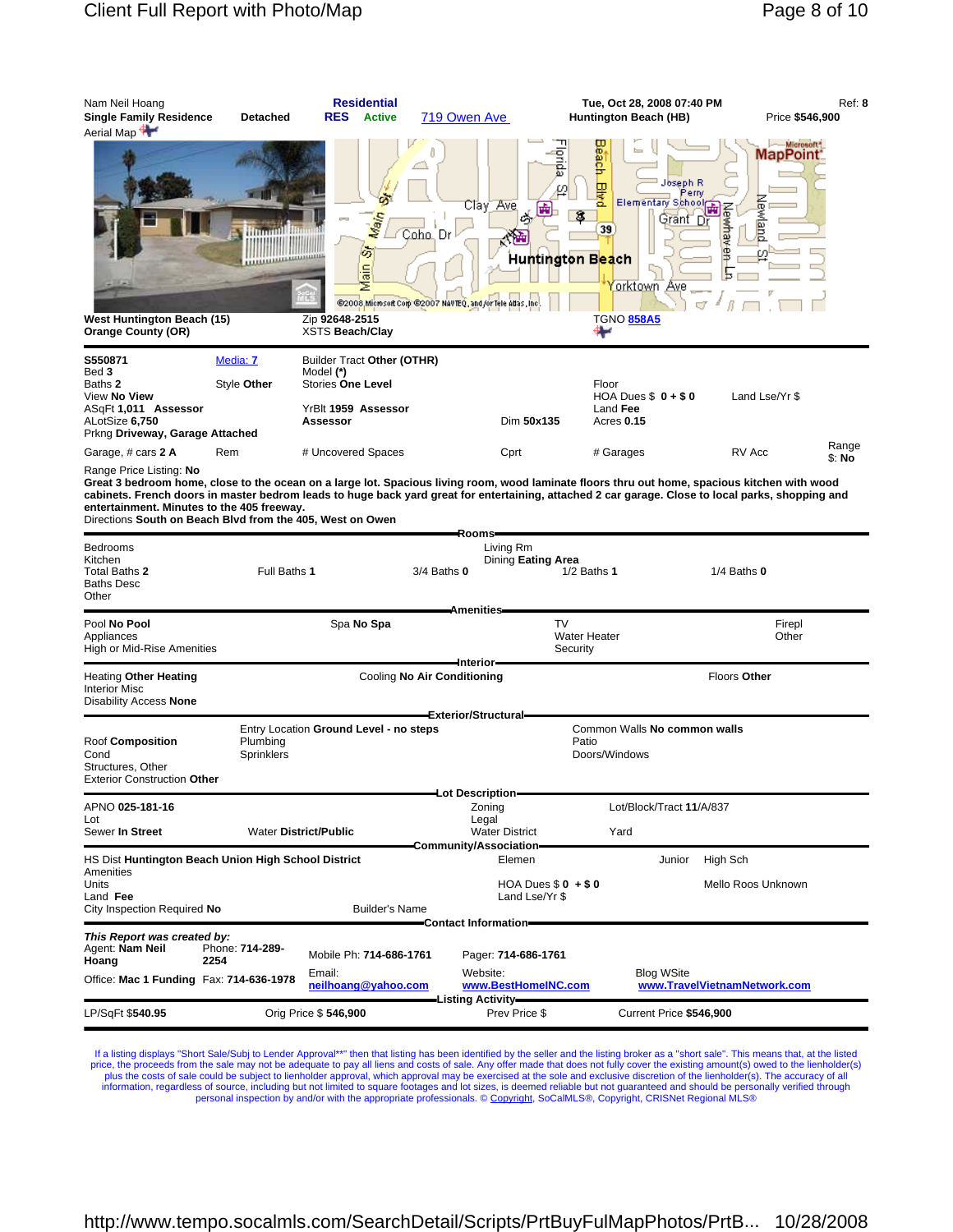| Nam Neil Hoang<br><b>Single Family Residence</b><br>Aerial Map                                                                                                                                    | Detached                      | <b>Residential</b><br><b>RES</b><br><b>Active</b>                                                                   | 8592 Keel Dr                                                                                    |                                                         | Tue, Oct 28, 2008 07:40 PM<br>Huntington Beach (HB)                                                        |                                               | Ref: 9<br>Price \$575,000*                                                            |
|---------------------------------------------------------------------------------------------------------------------------------------------------------------------------------------------------|-------------------------------|---------------------------------------------------------------------------------------------------------------------|-------------------------------------------------------------------------------------------------|---------------------------------------------------------|------------------------------------------------------------------------------------------------------------|-----------------------------------------------|---------------------------------------------------------------------------------------|
| South Huntington Beach (14)<br><b>Orange County (OR)</b>                                                                                                                                          |                               | Beach<br>lorida<br><b>BMd</b><br>⊋<br>ŋ<br>39<br>Clay_<br>Ave<br>戸<br>Zip 92646-2105<br><b>XSTS Newland / Ellis</b> | Ave<br>Garfield<br>画<br>Grant Dr<br>@2008 Microsoft Corp @2007 NAVTEQ, and /or Tele Atlas, Inc. | Garfield Ave+<br>Handen<br><b>Huntington Beach</b><br>⊷ | Fountain Valley<br>Linds<br>ω<br>×<br>$\overline{Dr}^5$<br>Luss.<br>Baywood Dr School<br><b>TGNO 858B5</b> | Magnolia<br>m<br>Talbert                      | Microsoft <sup>*</sup><br>MapPoint <sup>®</sup><br>ᄑ<br>pue;<br>ь<br>٩<br>ğ<br>o<br>迀 |
| S551223<br>Bed 4<br>Baths <b>3</b><br>View Park or Green Belt View<br>ASqFt 1,644 Assessor<br>ALotSize 6,500<br>Prkng                                                                             | Media: 1<br>Style Other       | Builder Tract Other (OTHR)<br>Model (1)<br><b>Stories Two Levels</b><br>YrBlt 1976 Assessor<br>Assessor             |                                                                                                 | Floor<br>Dim                                            | HOA Dues $$0 + $0$<br>Land Fee<br>Acres 0.15                                                               |                                               | Land Lse/Yr \$                                                                        |
| Garage, # cars 2<br>Range Price Listing: No<br>single family house in a great area of Huntington Beach across from a park and close to the water.<br>Directions newland / ellis - maps.google.com | Rem                           | # Uncovered Spaces                                                                                                  |                                                                                                 | Cprt                                                    | # Garages                                                                                                  | RV Acc                                        | Range<br>\$: No                                                                       |
| Bedrooms<br>Kitchen<br>Total Baths 3<br>Baths Desc<br>Other                                                                                                                                       | Full Baths 2                  |                                                                                                                     | -Rooms-<br>Living Rm<br>$3/4$ Baths $0$                                                         | Dining In Kitchen                                       | $1/2$ Baths 1                                                                                              | $1/4$ Baths $0$                               |                                                                                       |
| Pool Private Pool<br>Appliances<br>High or Mid-Rise Amenities                                                                                                                                     | Spa No Spa                    |                                                                                                                     | <b>Amenities</b><br><b>TV</b><br>Water Heater<br>Security                                       | Other                                                   | Firepl Family Room / Other                                                                                 |                                               |                                                                                       |
| Heating Other Heating<br>Interior Misc<br>Disability Access None                                                                                                                                  |                               |                                                                                                                     | -Interior-<br>Cooling Other                                                                     |                                                         |                                                                                                            | Floors Other                                  |                                                                                       |
| Roof Other<br>Cond<br>Structures, Other<br>Exterior Construction Other                                                                                                                            | Plumbing<br><b>Sprinklers</b> | Entry Location Ground Level - no steps                                                                              | Exterior/Structural-                                                                            |                                                         |                                                                                                            | <b>Common Walls</b><br>Patio<br>Doors/Windows |                                                                                       |
| APNO <b>153-513-31</b>                                                                                                                                                                            |                               |                                                                                                                     | Lot Description=                                                                                | Zoning                                                  | Lot/Block/Tract 38//7596                                                                                   |                                               |                                                                                       |
| Lot<br>Sewer In Street Paid                                                                                                                                                                       |                               | <b>Water District/Public</b>                                                                                        | Community/Association=                                                                          | Legal<br><b>Water District</b>                          | Yard                                                                                                       |                                               |                                                                                       |
| HS Dist Huntington Beach Union High School District<br>Amenities<br>Units<br>Land Fee<br>City Inspection Required No                                                                              |                               | <b>Builder's Name</b>                                                                                               |                                                                                                 | Elemen<br>HOA Dues $$0 + $0$<br>Land Lse/Yr \$          |                                                                                                            | Junior                                        | High Sch<br>Mello Roos No                                                             |
| This Report was created by:                                                                                                                                                                       |                               |                                                                                                                     | Contact Information-                                                                            |                                                         |                                                                                                            |                                               |                                                                                       |
| Agent: <b>Nam Neil</b><br>Hoang<br>Office: Mac 1 Funding Fax: 714-636-1978                                                                                                                        | Phone: 714-289-<br>2254       | Mobile Ph: 714-686-1761<br>Email:<br>neilhoang@yahoo.com                                                            | Website:                                                                                        | Pager: 714-686-1761<br>www.BestHomeINC.com              | <b>Blog WSite</b>                                                                                          | www.TravelVietnamNetwork.com                  |                                                                                       |
|                                                                                                                                                                                                   |                               |                                                                                                                     | -Listing Activity–                                                                              |                                                         |                                                                                                            |                                               |                                                                                       |
| LP/SqFt \$349.76                                                                                                                                                                                  | Orig Price \$649,900          |                                                                                                                     | Prev Price \$649,900                                                                            |                                                         |                                                                                                            | Current Price \$575,000                       |                                                                                       |